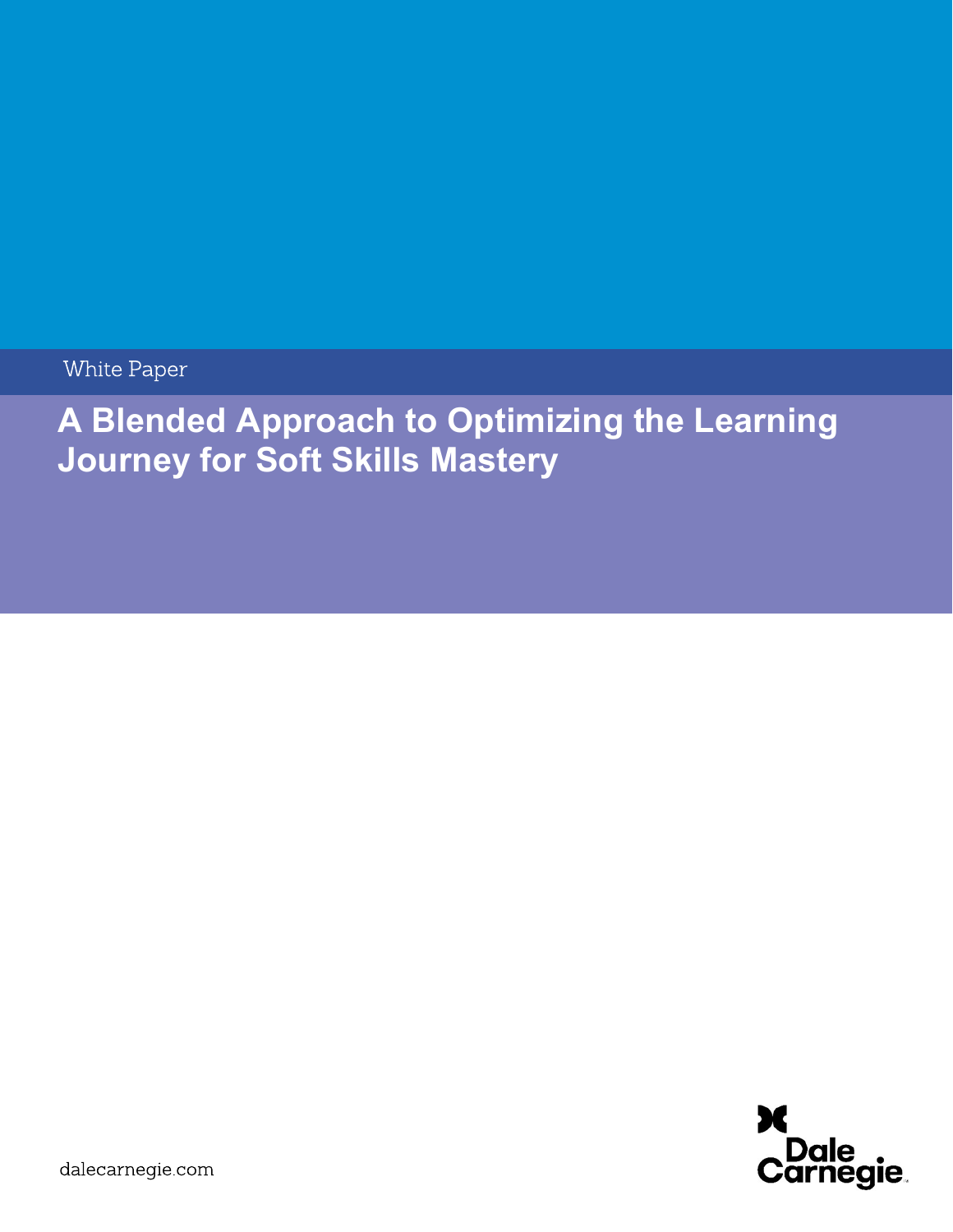#### Digital Transformation and Learning and Development

It seems that digital transformation is touching nearly everything. From operations to IT, marketing and human resources, new technologies are being developed every day that are changing how people work. C-suite executives are looking to digital transformation for cost savings, increased productivity and the innovation required to stay relevant in a hyper-competitive marketplace, and crises such as Covid-19 are only increasing the urgency.

The Learning and Development (L&D) function is no exception to the digital trend; new technologies are revolutionizing how and when people learn. But while L&D technologies driven by artificial intelligence (AI), virtual and augmented reality and mobile applications are advancing every day, many professionals and practitioners are struggling to make sense of when to leverage these new modalities. There is little research defining the ideal blend, leaving L&D teams without clear recommendations on when digital or traditional face-to-face training should be used, where along the learning journey and for what type of content. In light of this, we interviewed a number of L&D experts to gather their experience, insights and opinions about whether we can and should be moving the learner journey to digital platforms when developing soft skills is the objective.

In this paper we seek to address this question and, based on those interviews as well as our research and experience, establish guidance and best practices regarding an appropriate blended learning journey that considers both the type of training and the phases of the learner's journey. Given the lack of authoritative, independent research and the multitude of opinions that exist on the subject, we recognize that there is no one-size-fits-all approach. Nonetheless, we present below what we believe to be an effective learning delivery framework, what we call the Performance Change Pathway™, which, through awareness, experience and sustainment, reinforces the development of skills and habits learners need in order to apply and sustain performance change. Before detailing a blended training delivery model, we first address the demand in the marketplace from the perspective of those responsible for developing people as well as the people they are developing.

# Organizational Needs for Talent Development

Widespread digitial transformation and the impact of VUCA (volatility, uncertainty, complexity and ambiguity) are requiring dramatic upskilling and reskilling of the workforce, and leaders are concerned about the resulting skills gap. A World Economic Forum study recently found that by 2022, 42% of core skills required to perform existing jobs are expected to change.<sup>1</sup> The burden of addressing this mismatch is falling directly on L&D teams. According to LinkedIn Learning, in 2019, the number one focus of talent teams was to identify, assess and close skills gaps — up 32% year-over-year.<sup>2</sup>

"50% of senior leaders believe that their talent development efforts don't adequately build critical skills and organizational capabilities."

-Harvard Business Review

Several large-scale industry studies, along with our own in-depth interviews with clients, indicate that a significant number of senior leaders — up to half — believe that their talent development efforts don't adequately build critical skills and organizational capabilities they need. $3$ 

Skill gaps encompass both hard, technology (STEM) skills as well as what have traditionally been called soft skills: the social and emotional intelligence people need to lead and work together to accomplish

<sup>&</sup>lt;sup>1</sup> We need a global reskilling revolution–here's why. https://www.weforum.org/agenda/2020/01/reskilling-revolution-jobs-future-skills/

<sup>&</sup>lt;sup>2</sup> "3<sup>rd</sup> Annual 2019 Workplace Learning Report," Learning LinkedIn, 2019

<sup>&</sup>lt;sup>3</sup> "Educating the Next Generation of Leaders," Harvard Business Review, March-April 2019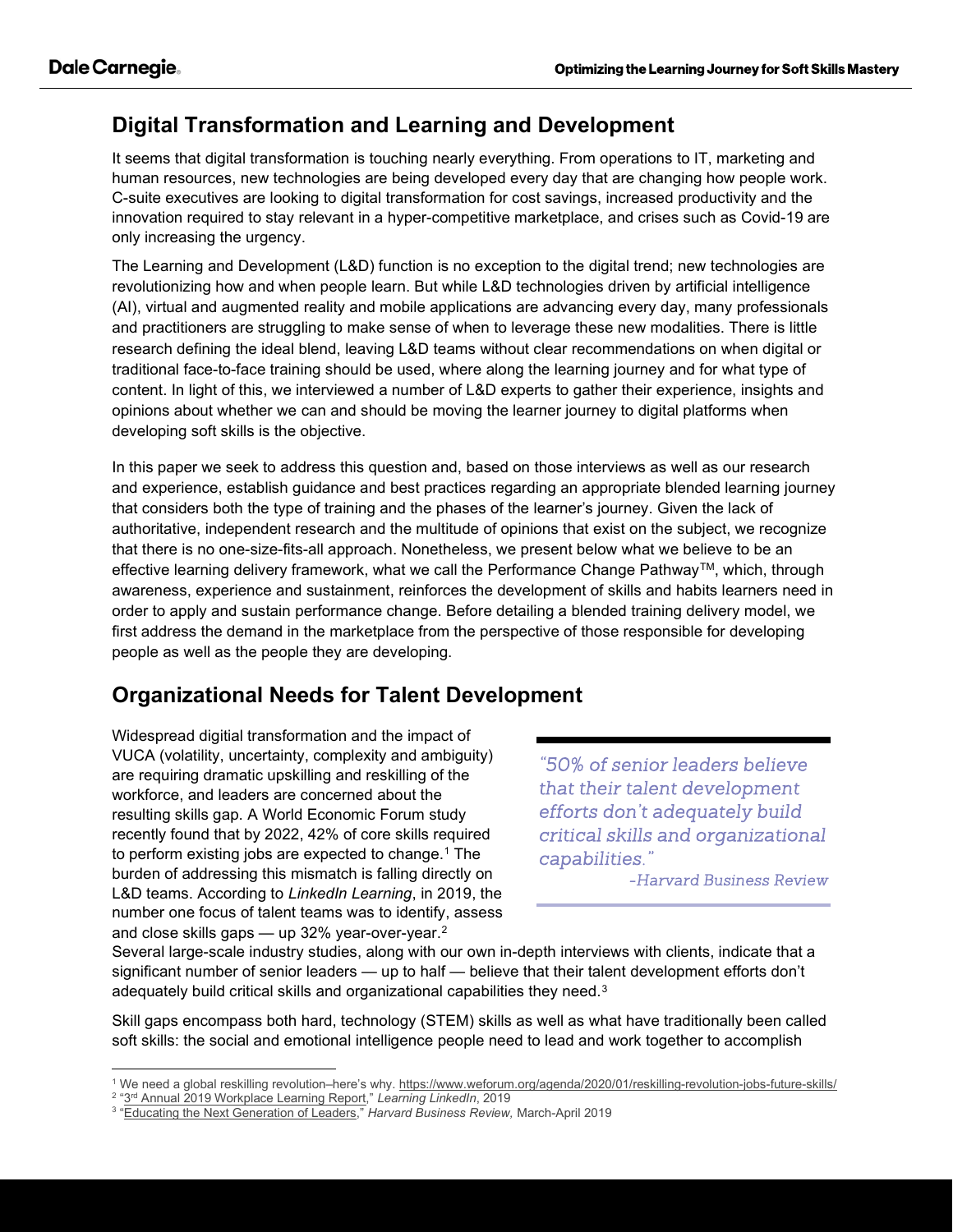goals. As many organizations are now realizing that they can hire and build technical skills relatively easily, L&D professionals are turning their focus to soft skills.

In fact, soft skills surface in many recent studies as a top priority for organizational leaders and L&D teams.<sup>4</sup> Deloitte Access Economics forecasts that "soft skill-intensive occupations will account for twothirds of all jobs by 2030."<sup>5</sup> LinkedIn Learning ranks creativity as the single most in-demand skill for companies to develop in their employees, followed by problem solving, critical thinking and emotional intelligence.6,7 Our own data largely agrees: In a 2019 survey conducted by Dale Carnegie Training on which skills will be needed as more employees work alongside AI, nearly seven in 10 VP-level and above respondents identified communications skills as particularly important, followed by creativity, critical thinking, leaderships skills and teamwork.<sup>8</sup> The *Association of Talent Development (ATD)* reported that two of the top three content areas with the largest share of the learning portfolio in 2018 were managerial/supervisory (14%) and interpersonal skill development (10%), which both include significant emphasis on soft skills. Data from ATD also show that demand for these skills is growing, with 66% of organizations experiencing a gap in this area since these skills are often neither prioritized nor taught consistently in traditional education environments.<sup>9</sup>

From a delivery standpoint, ATD notes that ACCEL skills (accountability, collaboration, communication, engagement, listening/assessing) are far more likely to be taught in a traditional classroom.<sup>10</sup> It's not surprising then that, according to a study by Training magazine (2019), most soft skills-intensive programs, including executive development, management training and interpersonal skills, are delivered with few or no online components.<sup>11</sup> The face-to-face environment continues to be favored by talent developers for providing training in these skill areas.



#### Online Method for Types of Training

Source: Training Mag.com, 2019

<sup>4</sup> "Educating the Next Generation of Leaders," Harvard Business Review, March-April 2019

<sup>5</sup> "Soft skills for business success," Deloitte. Access Economics, May 2017

<sup>6</sup> "The Sad State of Soft Skills and How L&D Can Fit it" Media Partners, June 26, 2018

<sup>&</sup>lt;sup>7</sup> "3<sup>rd</sup> Annual 2019 Workplace Learning Report," *Learning LinkedIn*, 2019

<sup>&</sup>lt;sup>8</sup> "Beyond Technology: Preparing People for Success in the Era of AI", Dale Carnegie Training, 2019

<sup>9</sup> "2019 State of the Industry Talent Development Benchmarks and Trends," Association for Talent Development, 2019

<sup>10</sup> "ACCEL: The Skills That Make A Winning Manager," Association for Talent Development, 2016

<sup>11</sup> 2019 Training Industry Report, TrainingMag.com, November/December 2019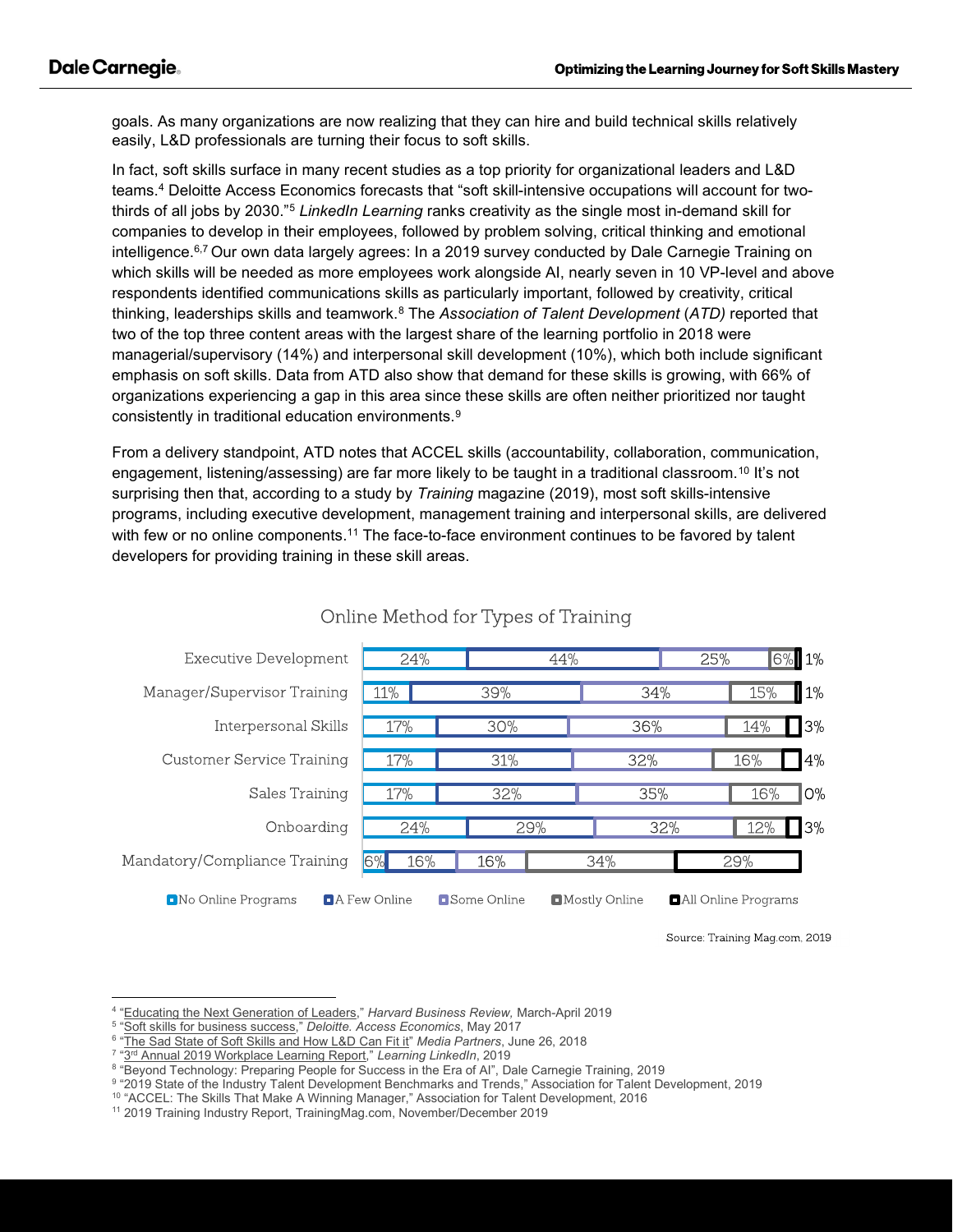But time and money are important considerations for most training departments and leaders, and classroom, instructor-led training is often more costly and requires taking people out of their jobs to come together in a classroom. So, while classroom training is still predominant, particularly for soft skills content, the demand for blended solutions including various digital formats is growing rapidly. Clearly, Covid-19 has accelerated that trend, given the additional need to respect social distancing.

In 2019, around 40% of all training hours were conducted by a stand-and-deliver instructor in a classroom setting. Even so, nearly 60% of training hours incorporated some digital component, such as virtual classroom or webcast, mobile devices or social learning, according to TrainingMag.com.<sup>12</sup>



Many of the emerging methods of digital training promise cost-effective alternatives to traditional training. For example, virtual and augmented reality training platforms offer learners an opportunity to experience workplace scenarios and role-playing across a variety of functions, including sales, customer service and those involving mechanical tasks. VR and AR as well as mobile applications are increasingly relying on AI that can contextualize the content for learners by making recommendations based on individual preferences and needs, moving closer to true adaptive learning. According to ATD, these platforms also rely on cloud technologies, aggregating technology and services resulting in content decentralization, ondemand access to information stored on remote servers, and big data that can now be leveraged to gain more insight into employees' learning outcomes.

Yet there are some practical limitations to many digital modalities when utilized without the support of an in-person facilitator.<sup>13</sup> For example, the cost effectiveness of virtual training programs for some types of training may be over-estimated if they fail to fully engage learners: Anonymity can result in passive or disingenuous participation. If employees aren't fully engaged, retention suffers, resulting in a need to retrain, which increases the costs. Nevertheless, these types of developments provide L&D professionals important options to consider.

### Needs of the Modern Learner

But addressing the soft skills gap and cost/time savings are not the only concerns for talent developers. The needs and behaviors of learners across all generations have also changed. For most, time is

<sup>&</sup>lt;sup>12</sup> "2019 Training Industry Report," TrainingMag.com, November/December 2019

<sup>&</sup>lt;sup>13</sup> "6 Reasons Why Face-To-Face Training Must Stay," Association for Talent Development, March 25, 2019; "Why Instructor-Led Training is More Critical Than Ever in Our Distraction-Heavy World," Global Knowledge, June 14, 2019; IDC, 2019 IT Training Buyer Survey Spotlight: Impact of Skills Gap and the Need for Strategic IT Skills Development, Doc #US44842319, March 2019; "Face-To-Face Training Is Still the Better Choice Over Digital Lessons," Association for Talent Development, September 2014; "Blended Learning Is Better than Instructor-led or Online Learning Alone," Association for Talent Development, July 16, 2012; "Online vs. In-Class Success," Training Mag.com, accessed December 2019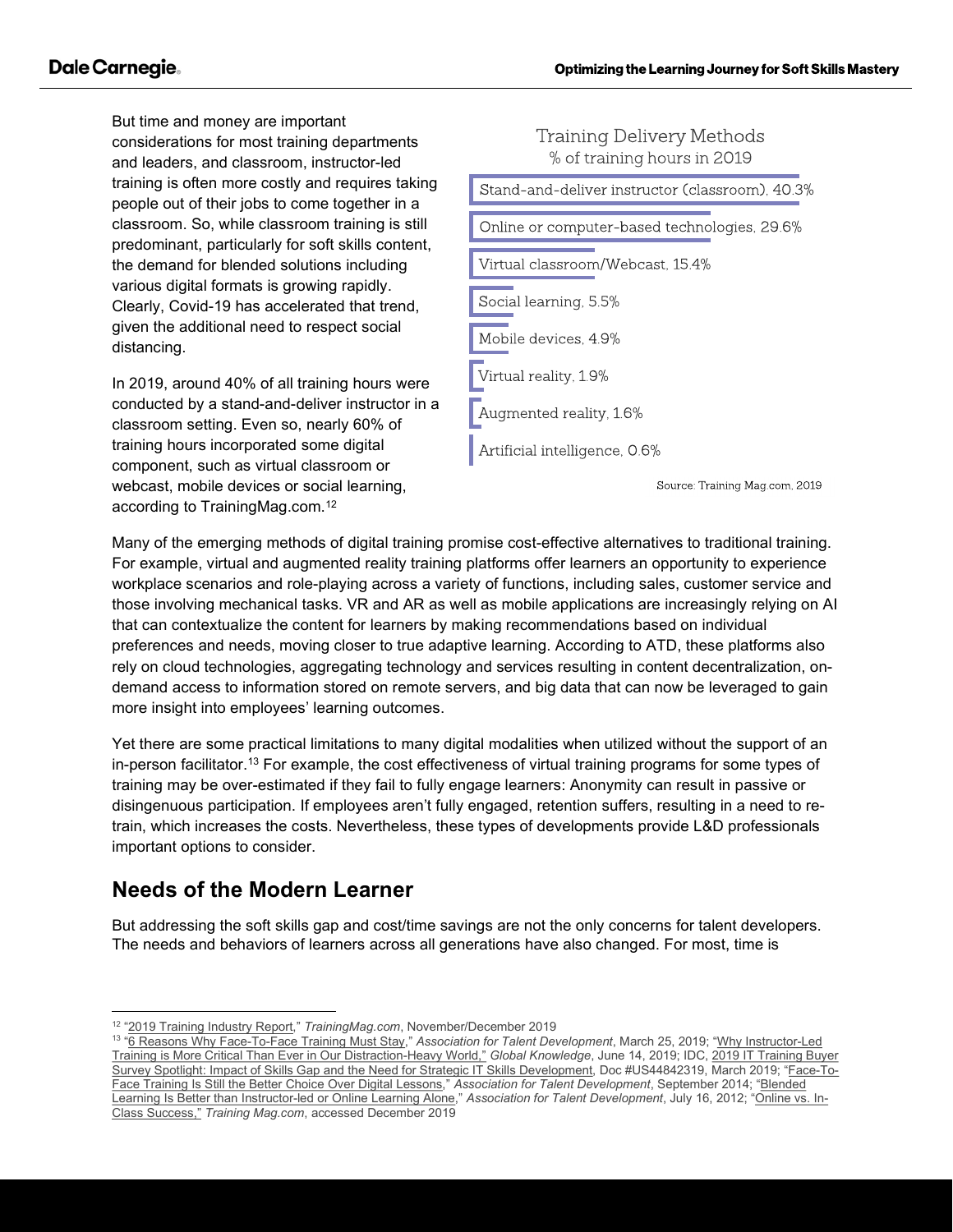limited, attention spans are short, and people have strong preferences for when, where and on what device they learn.

Many employees are not content to sit for long periods in a classroom — or even at their computer — listening to or reading dense training materials. In the absence of a highly engaging learner experience, the temptation to multi-task instead of focusing entirely on the training can be high.

Employees are also seeking social interaction in their learning experiences. More than half of each generation in a recent LinkedIn Learning study said they value the ability to collaborate with instructors and other learners via forums, groups or Q&A sessions. Millennials and Generation Z workers, in particular, say connecting with colleagues is important to them.<sup>14</sup>

Across all generations, employees want access to learning content throughout their day, whether





Source: LinkedIn Learning, 2019

that's on their commute to or from work, at their desk or during a break. They also value being able to access it at the moments they need it most — e.g., before a presentation, a sales call or a team meeting. This type of physical learning journey requires a complex blend of digital delivery with just-in-time access across multiple devices (mobile, laptop, etc.).

At the same time, a 2018 survey by a cloud-based learning platform reported that out of nine possible learning methods, instructor-led training (ILT), short-clip video and coaching and mentoring were the top three learning approaches preferred by respondents, with even younger workers rating live ILT among their top preferences.<sup>15</sup>

"If you can't engage learners, there's no point in going through the trouble of creating a learning program. If people aren't engaged, that means that they're not learning and they're certainly not going to retain the information that they need to."

-Patricia Franklin Learning-Product Design and Development Professional

L&D teams are trying to work out how to best accommodate these preferences and needs while still ensuring the training effectively engages learners and delivers desired outcomes. After all, as one of the Learning-Product Design and Development Professionals we interviewed said, "If you can't engage learners, there's no point in going through the trouble of creating a learning program. If people aren't engaged, that means that they're not learning and they're certainly not going to retain the information that they need to."<sup>16</sup>

Perhaps one of the biggest challenges to using digital learning modalities exclusively is the difficulty in effectively engaging learners' emotions.

Emotions are integral to the learning process; they can either enable or inhibit learning. Extensive research is

<sup>14 &</sup>quot;3<sup>rd</sup> Annual 2019 Workplace Learning Report," LinkedIn Learning, 2019

<sup>&</sup>lt;sup>15</sup> "New Survey Reveals That Workers Rank Human Interaction and On-demand Video Highest among Workplace Learning Methods," Desire2Learn, February 13, 2018

 $16$  Expert Interviews conducted by ENGINE on behalf of Dale Carnegie Training, January 2020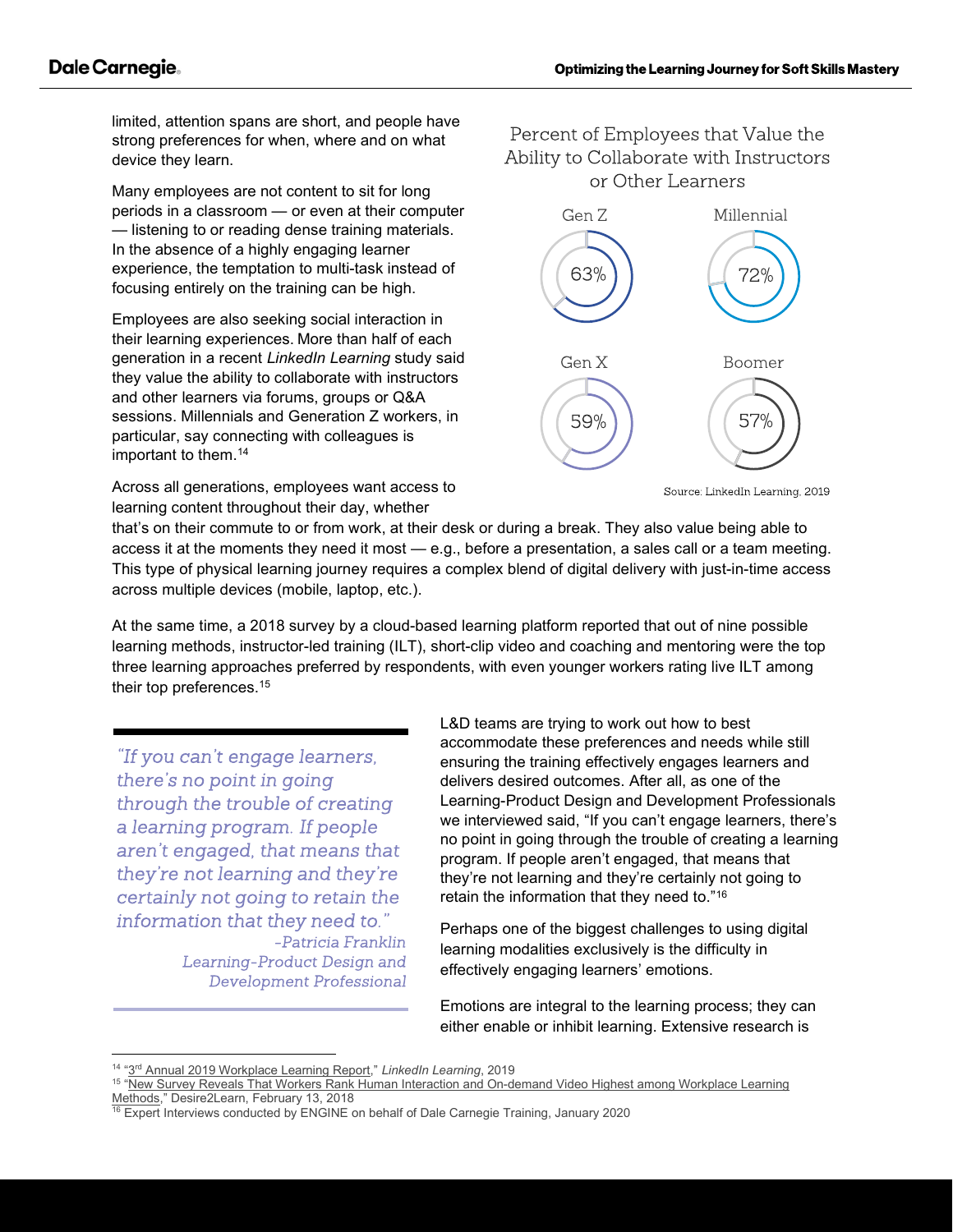"Face-to-face is, of course, very rich. People get to build relationships. It certainly makes sense with soft skills and leadership development skills and even diversity and inclusion skills for people to be in a room."

> - Judy Tso, MAA, PCC, CMF Leadership Development Expert

"You need to be present. We're talking about collaboration and teamwork. How are you going to show that if you are doing elearning? People need to interact."

> -Wanda Piña-Ramírez Partner at The Human Factor **Consulting Group**

ongoing to better understand the memory-enhancing effects of emotion, using neuroimaging to enhance the understanding of emotional influences on learning and memory processes.<sup>17</sup>

Live interactions naturally involve emotions, and good facilitators consciously create a learning environment that evokes the emotions that are most helpful in the learning process. They can read participants' non-verbal cues and modify, emphasize or repeat key elements in real time, leveraging critical moments of opportunity.

According to constructivist views of learning, people learn by building on the background knowledge they bring to the learning situation. Since each learner has their own background knowledge based on their experiences and interests, each person makes different connections to the new material.<sup>18</sup>

Interacting with other people has also clearly been shown to be effective in helping learners organize their thoughts, reflect on their understanding and identify gaps in their reasoning. It facilitates engagement and boosts learning effectiveness.<sup>19</sup> Different types of classroom experiences can support peer learning, reciprocal teaching, learning by teaching, learning by observation, learning by doing and self-other monitoring, all of which can be powerful for improving understanding and retention.<sup>20</sup>

In addition, as relationships develop between participants and the instructor and among the participants, it can raise the level of engagement and mutual accountability for learning. As another expert we interviewed stated, "Face-to-face is, of course, very rich. People get to build relationships. It certainly makes sense with soft skills and leadership development skills — and even diversity and inclusion skills — for people to be in a room."<sup>21</sup>

On top of that, the dialogue and social interaction that occurs during exercises and group activities enhances learners' critical thinking and problem-solving skills, two of the skills mentioned earlier as part of the skills gap many organizations have identified. These factors are part of what makes learning in person, as a part of a group, so effective.

Overlaying these needs and the physical learning journey is the process by which people learn new skills. When presented with learning a new content area, the first stage of the journey is *awareness*, where learners acquire the foundational knowledge about the skill area. The next stage begins to incorporate experiences, as participants actually learn the skill itself, which is generally accomplished through demonstration and doing.

<sup>&</sup>lt;sup>17</sup> "The Influences of Emotion on Learning and Memory," Frontiers in Psychology, August 2017

<sup>&</sup>lt;sup>18</sup> "The Impact of Social Interaction on Student Learning," Reading Horizons, September/October 2013

<sup>19</sup> "Blended workplace learning: the value of human interaction," Education & Training, 2019

<sup>&</sup>lt;sup>20</sup> "Social Interactions and Learning," Encyclopedia of the Sciences of Learning, 2012

<sup>&</sup>lt;sup>21</sup> Expert Interviews conducted by ENGINE on behalf of Dale Carnegie Training, January 2020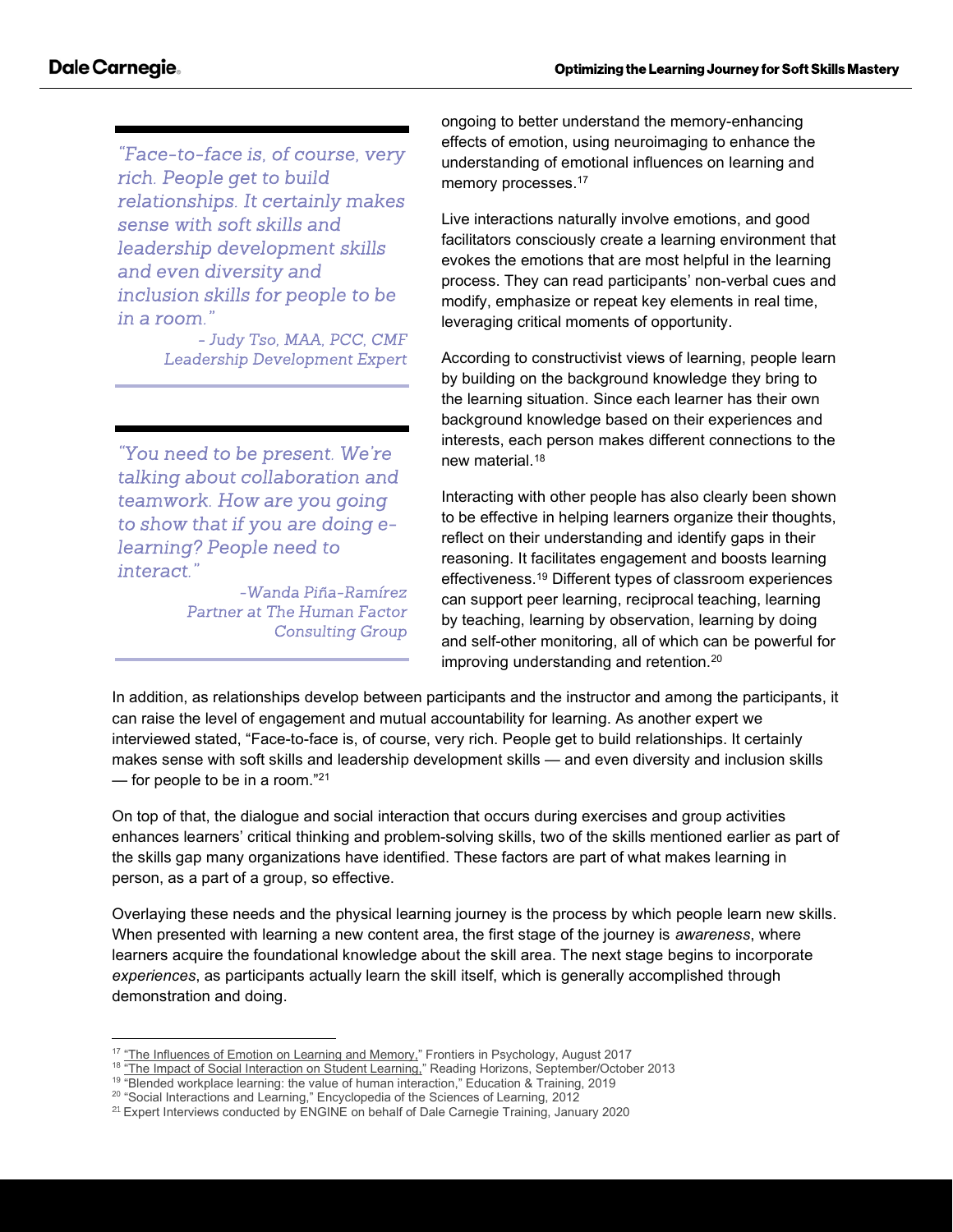To progress further, learners must apply the new skill to real-life situations in their daily work, and finally, people need to truly master new skills during the sustainment phase in order to turn them into behaviors they can be relied on to use consistently. Clearly, some of these phases are better suited to being supported by digital modalities than others.

Given the complexity of the physical and skill development learning journeys of the modern workforce, coupled with the challenges L&D professionals face with limited resources to address the critical soft skills gap, the lack of clarity regarding the most effective and efficient blend of delivering training to implement throughout the learning experience is understandable.

In the next section we offer our guidance: a blended solution approach that considers the various strengths and weakness of digital and face-to-face modalities, specifically in the context of soft skills training content.

#### Designing an Ideal Blended Approach for Soft Skills

As we have already seen, traditional, instructor-led classroom training and digital modalities each have their strengths and weaknesses. There is no one-size-fits-all best approach. Rather, the architecture of an appropriate blended solution will depend upon the technologies available, the geographic scope of the workforce, resources available and a host of other factors. As the figure below shows, ILT is particularly effective for changing behaviors and developing interpersonal skills. A highly skilled facilitator in the classroom — or virtually as a next best option — can create a safe learning environment, accommodate

| Builds relationships<br>Traditional, formal, personal<br>Meets different learning needs<br>Allows discussion and application<br>Change behaviors/attitudes<br>Establishes a dialoque<br>Promotes focus                                                                                                                                                                                                                                                      | Lower cost<br>Convenient and flexible<br>Acquire new knowledge<br><b>BLENDED</b><br>Broadcast training across<br><b>LEARNING</b><br>large populations<br>Revisit topics<br>Self-paced                                                                                                                                           |
|-------------------------------------------------------------------------------------------------------------------------------------------------------------------------------------------------------------------------------------------------------------------------------------------------------------------------------------------------------------------------------------------------------------------------------------------------------------|---------------------------------------------------------------------------------------------------------------------------------------------------------------------------------------------------------------------------------------------------------------------------------------------------------------------------------|
| Instructor-Led Training is ideal when:                                                                                                                                                                                                                                                                                                                                                                                                                      | e-Learning is ideal when:                                                                                                                                                                                                                                                                                                       |
| • It is important to change behaviors.<br>• The content covers multiple areas of<br>development and skills proficiency.<br>• The desired learning seeks to involve the five<br>senses in higher level developmental<br>learning.<br>• The desired outcomes are improved focus,<br>skills practice, increased adaptability and<br>face-to-face dialogue.<br>• It is vital to have a safe place with trust and<br>confidentiality so that feedback can occur. | • It is necessary to broadcast a common<br>training across a large population of users.<br>• The outcome is to improve compliance, such<br>as software and technical skill-building<br>courses.<br>• There is need to revisit a topic.<br>• Pre-work is a desired option.<br>• Training is focused on knowledge<br>acquisition. |

Source: "A Blended Learning Approach for Success in Today's Global Workforce", Cultural Awareness International, February 2016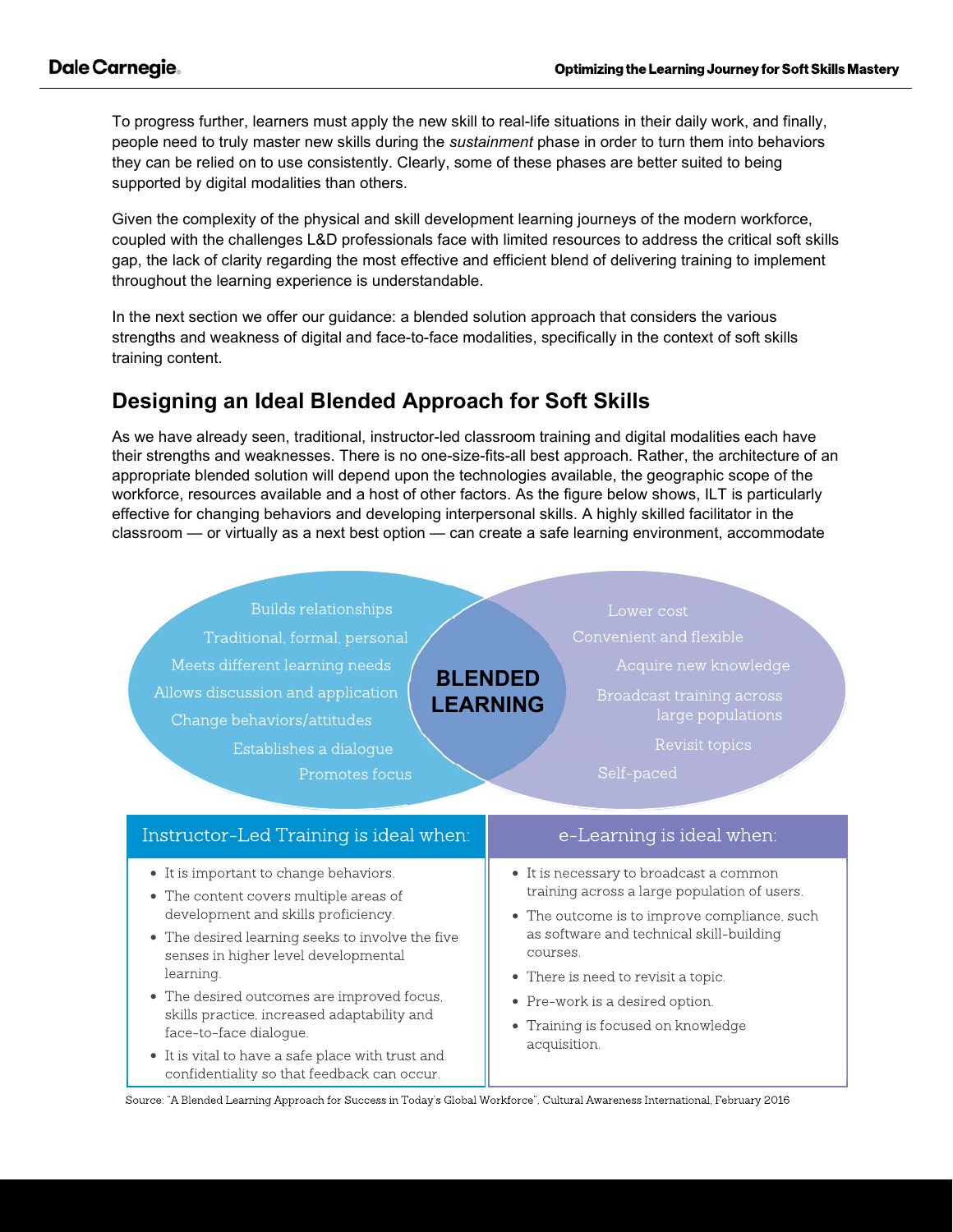multiple learning styles, ensure focus, stimulate meaningful dialogue and provide in-the-moment feedback.

Digital modalities have been found to be effective for acquiring knowledge, performing pre-work and revisiting concepts for reinforcement and sustainment. The obvious practical benefits of digital delivery include the ability to reach a large number of remote learners and the convenience and flexibility that come with on-demand availability on learners' devices of choice. Providing a self-paced option also accommodates those who learn at different speeds.

Any blended training delivery solution should take into consideration these strengths and weaknesses for supporting the specific learning journey in question. For example, mobile delivery of training has been found to be limited in some industries, such as in financial services, due to regulations and data security concerns with employees using external applications on their phones. And clearly, live classroom, instructor-led training is not feasible as long as social distancing regulations are in place.

The blended training delivery model depicted below is based on our research and years of experience in offering classroom and digital instructor-led training. Our Performance Change Pathway™ approach considers the stages of the learning journey and defines a recommended modality and objective for each phase, taking into consideration the importance of the awareness, experience and sustainment components of an effective learning program.



Knowledge Acquisition: Digital modalities can now effectively support the knowledge acquisition phase for most learners. Appropriate applications could include pre-work to introduce key concepts, defining the goals of program and providing learners with the foundational knowledge they need to engage in meaningful ways with others.

Skill Learning: Instructor-led training remains the best method for deeper discussions of key concepts and the demonstration and coaching of soft skills. Live classroom training is ideal for the development of these skills through collaborative learning, social interaction and dialogue. Regarding virtual live delivery, as one of the experts we interviewed said, "I think you can't replace the power of face-to-face. The best thing that we can do is, from a practical perspective, capture that face-to-face excitement — that sort of almost visceral meaningfulness — that you get from being in the same room with an expert."

At the same time, while we've all become painfully aware of the limitations of chat functions and messaging when it comes to meaningful group dialogue, platforms exist that can enable highly skilled facilitators to deliver many of the benefits we associate with live classroom training in a virtual setting. Video conferencing tools have advanced considerably, but it takes expert instructors to notice and act on the subtle cues learners provide to personalize the learning experience and fully engage participants remotely.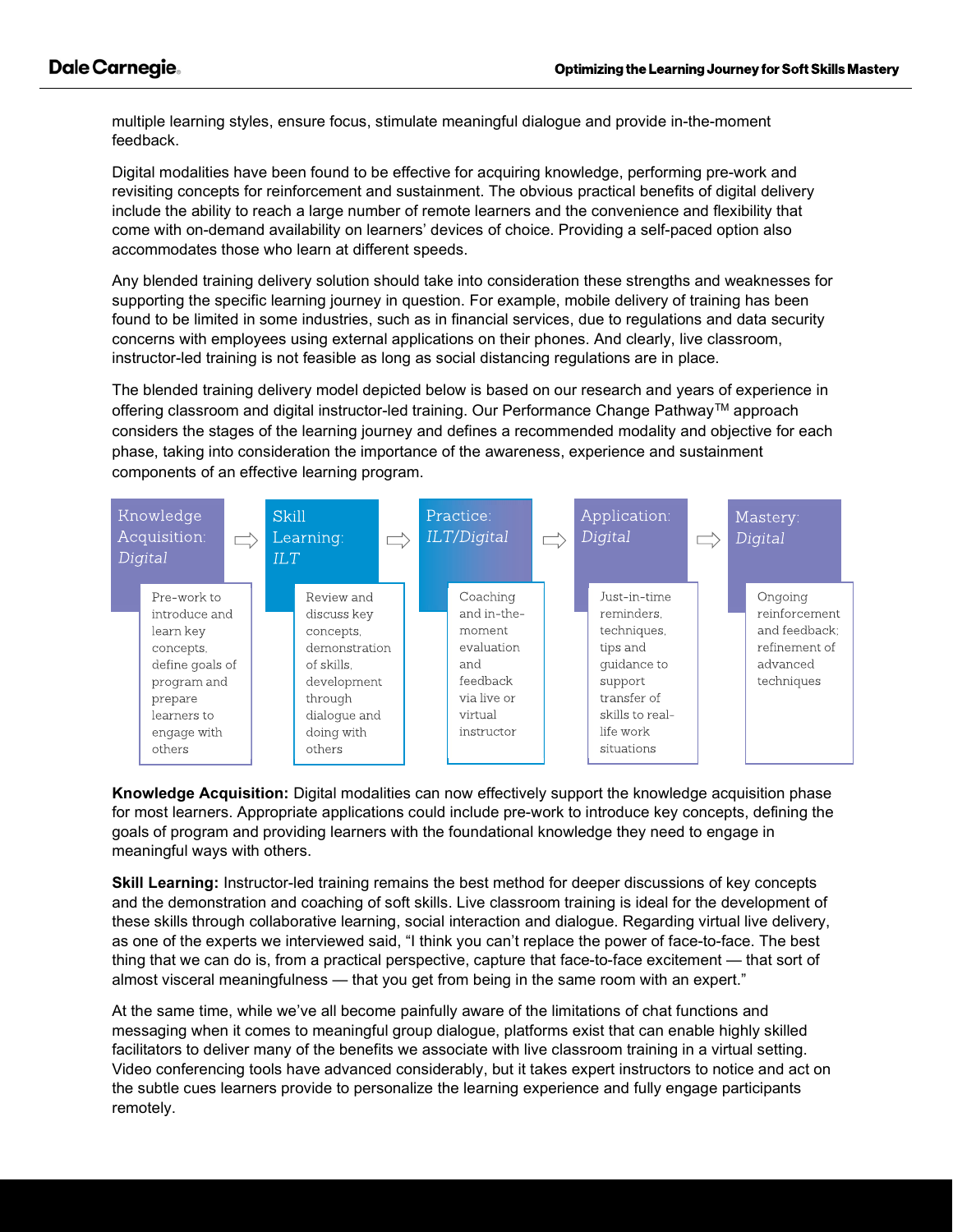Additionally, creating a safe learning environment and establishing trust among a group of people online takes experience. Without that trust, though, leaners won't ask questions freely or feel comfortable with the vulnerability that comes with practicing new skills.

Practice: Role playing, expert evaluation, coaching and in-the-moment feedback are other areas where live instruction is best. L&D expert Wanda Piña-Ramírez, a partner at The Human Factor Consulting Group, contends, "You need to be present. We're talking about collaboration and teamwork. How are you going to show that if you are doing e-learning? People need to interact."

That said, experienced virtual instructors, with the help of technology that allows for collaborative sharing via virtual break-out rooms, can offer a reasonable alternative when live training isn't possible.

Application: As the learning journey progresses to realworld application, digital modalities again become more relevant. Just-in-time reminders, techniques, tips and guidance to support transfer of skills to real-life work situations can now be digitally delivered. At the same time, social learning at this stage can also be particularly valuable and may come in the form of continued access to instructors and/or fellow participants for practice, reflection and support.

Mastery: Digital modalities can also provide ongoing reinforcement and feedback, helping learners revisit key takeaways and sustain their behavior change.

# The Bottom Line

"I think you can't replace the power of face-to-face. The best thing that we can do is, from a practical perspective, capture that face-to-face excitement  $$ that sort of almost visceral meaningfulness - that you get from being in the same room with an expert."

> -Patricia Franklin Learning-Product Design and Development Professional

"[T]here is so much richness in being together. Whether that's getting to know each other, having that interpersonal interaction face-to-face or building networks, there are a lot of benefits to being in that face-to-face environment." -Judy Tso, MAA, PCC, CMF Leadership Development Expert

When it comes to the optimal blend of training modalities for effectively building soft skills, industry experts still tend to agree: While digital modalities can be implemented effectively for certain phases of the learner journey, face-to-face training remains the gold standard for the core work of learning and practicing soft skills.

That may change as AI-based, AR/VR computer simulations become sophisticated enough to engage learners and genuinely evoke the emotions that enable learning and memory to the same degree that human interaction does so naturally. In the meantime, when constraints won't allow for live face-to-face, virtual instructor-led training programs can now offer many of the same valuable benefits, as long as they are facilitated by highly skilled instructors using platforms that allow for meaningful dialogue and interactions between the instructors and participants and among learners themselves.

While the digital transformation of the training industry continues to advance, evidence of the value of human interaction and engagement remains irrefutable. When developing soft skills is the objective, L&D professionals who leverage the best of both worlds are taking a smart approach.